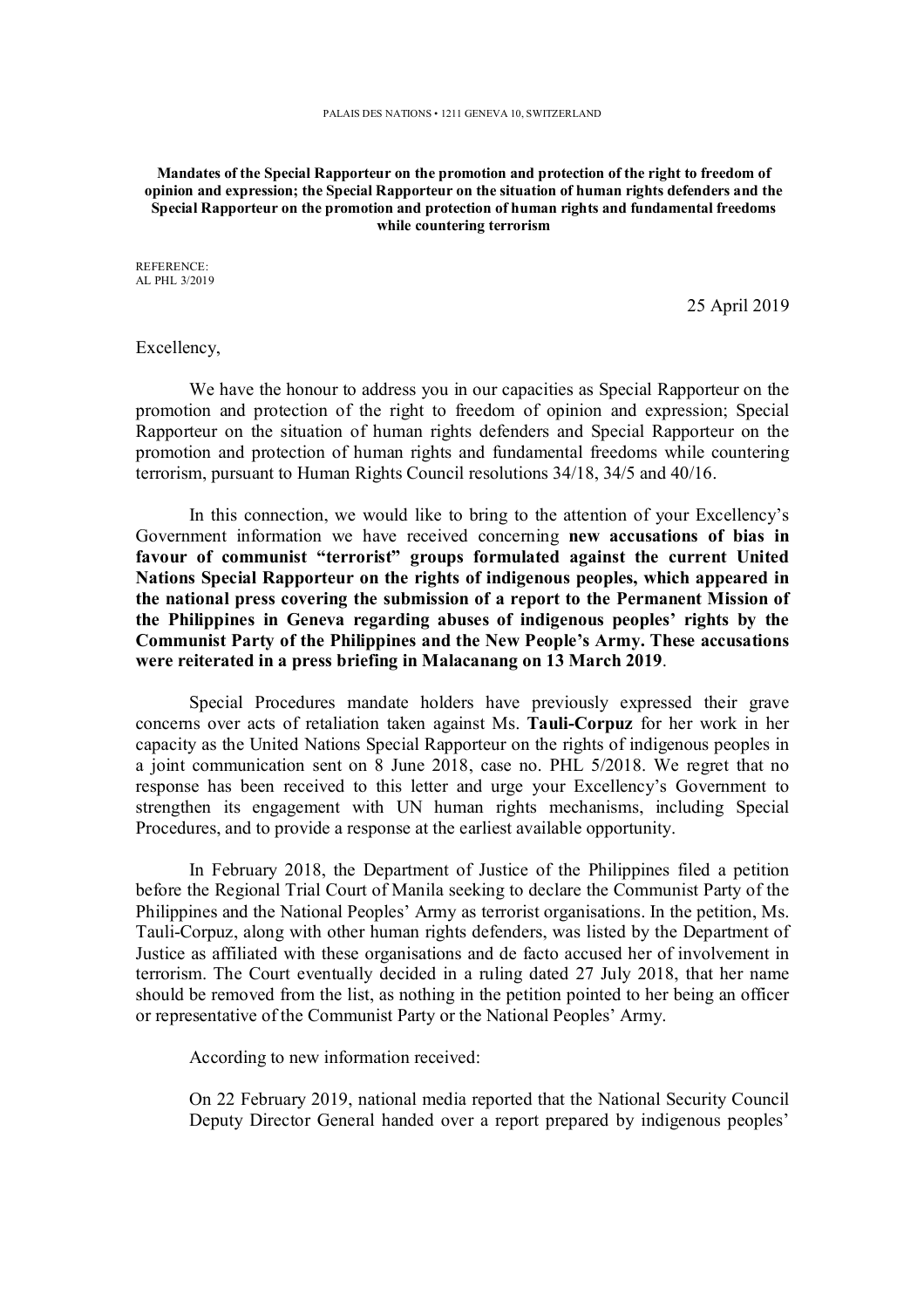groups to the Philippine Permanent Representative to the United Nations, his Excellency Evan Garcia. The report documents human rights violations allegedly perpetrated by the New Peoples' Army in the Philippines. Media quote a letter from the National Security Council accompanying the report as follows:

"It must be noted that the current UN Rapporteur Victoria Tauli-Corpuz seems to have never lifted a finger to intervene in these communist terrorist groups' (CTGs) violations and has rather trained her attention to government forces who have been trying to defend the human rights of the indigenous people"

On 13 March 2019, Deputy Chief of Staff for Civil-Military Operations, Brigadier General Antonio Parlade, stated in a press briefing in Malacanang, Manila, that the United Nations had been "infiltrated" by the Communist Party of the Philippines through Ms. Tauli-Corpuz.

We wish to express our serious concern over the continued allegations levelled against Ms. Tauli-Corpuz by the Philippine authorities accusing her of Communist Party affiliation and terrorist activities, along with their further dissemination by Philippine media. While we have previously expressed such concerns and stressed that such alleged accusations are without grounding in fact or law, we wish to additionally highlight that indeed Philippine courts have cleared Ms. Tauli-Corpuz from similar allegations.

We further express our concerns that the allegations against Ms. Tauli-Corpuz do not stem from legitimate national security considerations, but rather seem to be a retaliation against her for her work in the defence of human rights. We wish to highlight that when high-level officials engage in speech which disparages the work of human rights defenders, they undermine the value of their vital work, denigrate them in the eyes of the public and may put them at risk of threats, violence or other forms of harassment.

In connection with the above alleged facts and concerns, please refer to the **Annex on Reference to international human rights law** attached to this letter which cites international human rights instruments and standards relevant to these allegations.

It is our responsibility, under the mandates provided to us by the Human Rights Council, to seek to clarify all cases brought to our attention, we would be grateful for your observations on the following matters:

- 1. Please provide any additional information and/or any comment(s) you may have on the above-mentioned allegations.
- 2. Please provide information regarding any steps which have been taken in order to denounce and retract allegations against Ms. Tauli-Corpuz which purport to connect her with terrorist activities
- 3. Please provide information on what steps have been taken to ensure that human rights defenders in the Philippines, and their families, are not subject to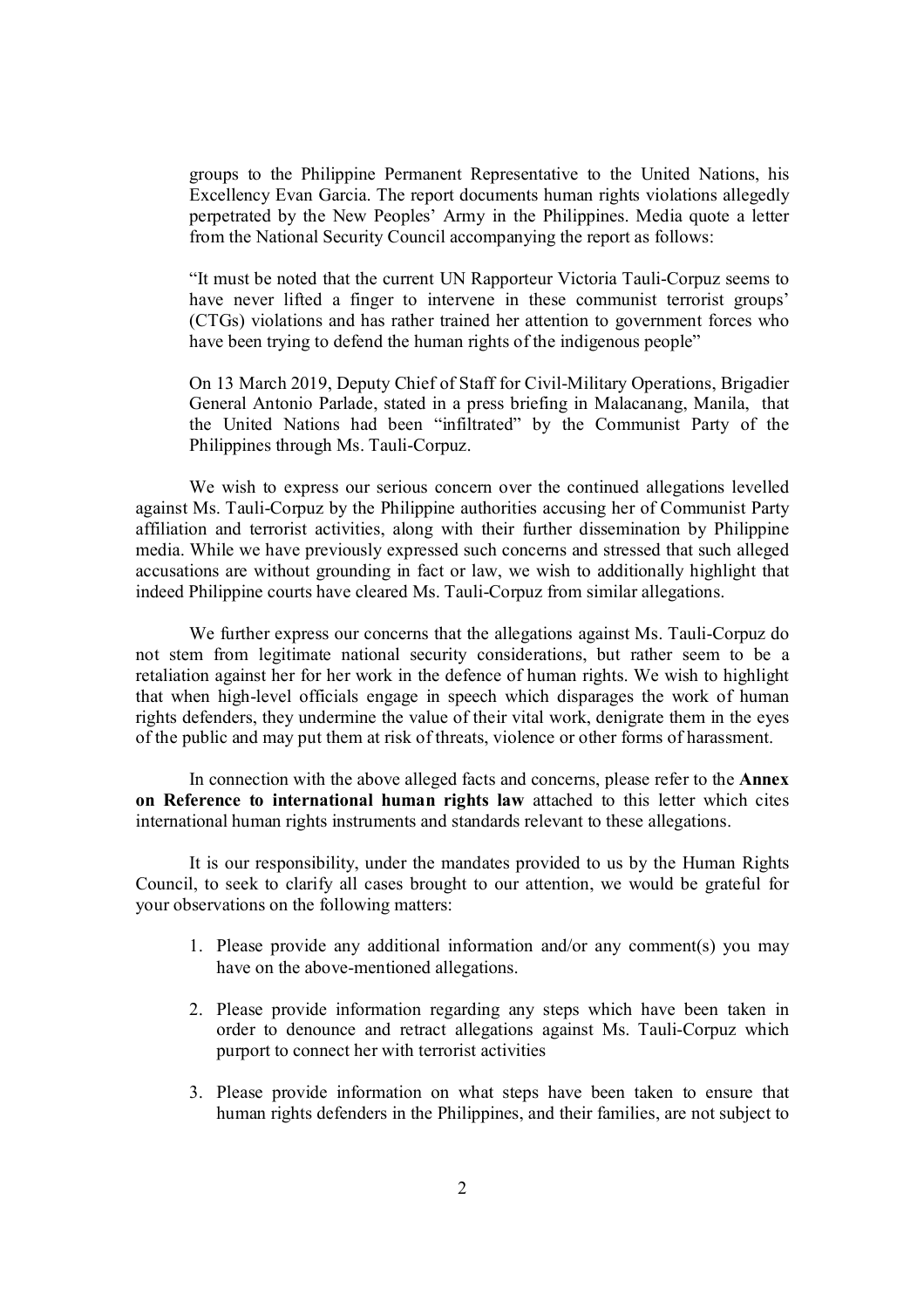acts of retaliations for their interaction with international bodies, including UN mechanisms.

4. Please indicate what measures have been taken to ensure that human rights defenders in the Philippines are able to carry out their legitimate work in a safe and enabling environment without fear of threats or acts of intimidation and harassment of any sort.

This communication and any response received from your Excellency's Government will be made public via the communications reporting website within 60 days. They will also subsequently be made available in the usual report to be presented to the Human Rights Council.

While awaiting a reply, we urge that all necessary interim measures be taken to halt the alleged violations and prevent their re-occurrence and in the event that the investigations support or suggest the allegations to be correct, to ensure the accountability of any person(s) responsible for the alleged violations.

We may publicly express our concerns in the near future as, in our view, the information upon which the press release will be based is sufficiently reliable to indicate a matter warranting immediate attention. We also believe that the wider public should be alerted to the potential implications of the above-mentioned allegations. The press release will indicate that we have been in contact with your Excellency's Government's to clarify the issue/s in question.

Please accept, Excellency, the assurances of our highest consideration.

## David Kaye Special Rapporteur on the promotion and protection of the right to freedom of opinion and expression

Michel Forst Special Rapporteur on the situation of human rights defenders

## Fionnuala Ní Aoláin

Special Rapporteur on the promotion and protection of human rights and fundamental freedoms while countering terrorism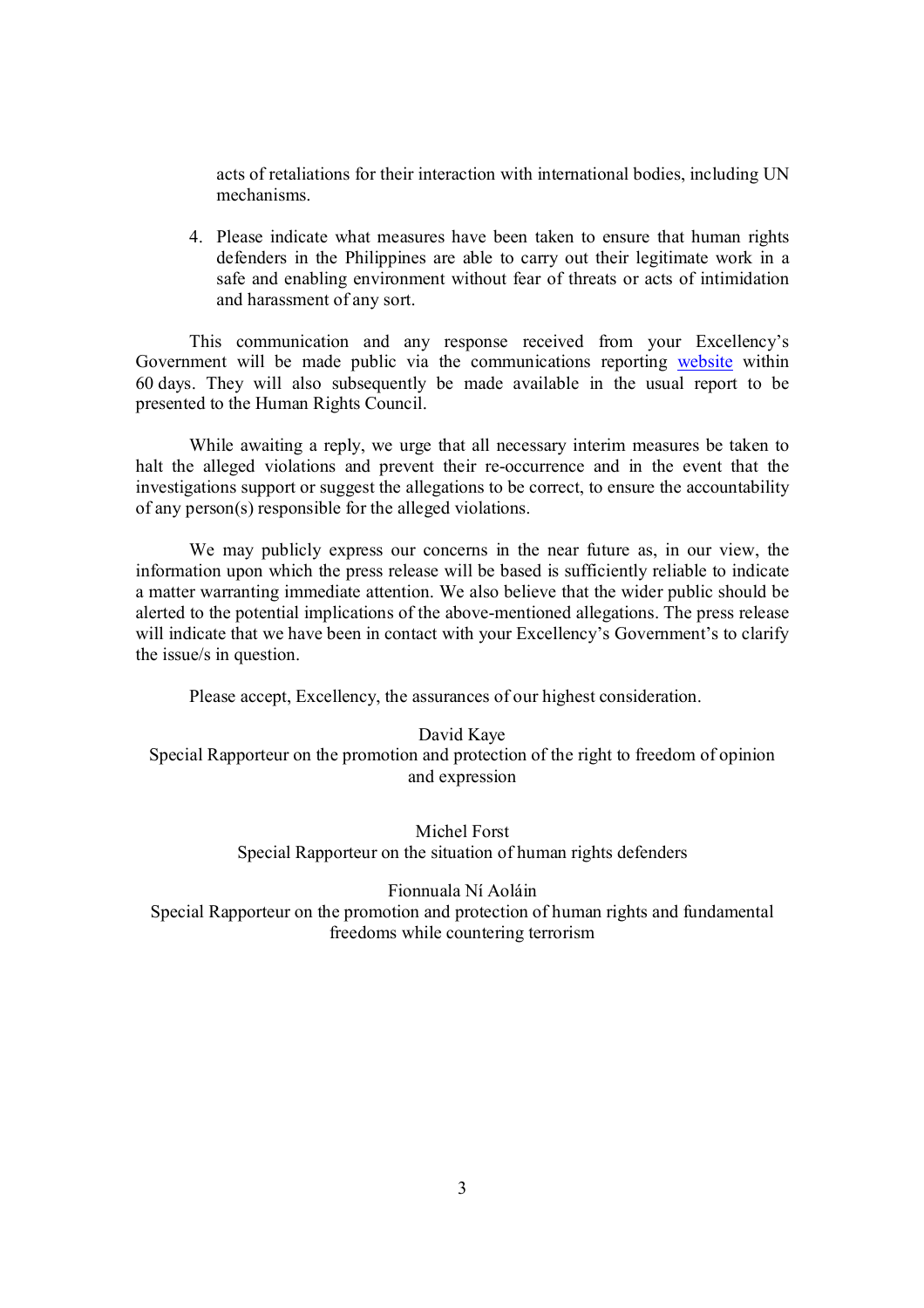## **Annex Reference to international human rights law**

In connection with above alleged facts and concerns, we would like to draw your attention to articles 19 and 22 of the International Covenant on Civil and Political Rights, ratified by the Philippines on 23 October 1986, which provide for the rights to freedom of opinion and expression and freedom of association.

We wish to refer to Human Rights Council resolution 21/16, and in particular operative paragraph 1 that "[r]eminds States of their obligation to respect and fully protect the rights of all individuals to assemble peacefully and associate freely, online as well as offline, including in the context of elections, and including persons espousing minority or dissenting views or beliefs, human rights defenders, trade unionists and others, including migrants, seeking to exercise or to promote these rights, and to take all necessary measures to ensure that any restrictions on the free exercise of the rights to freedom of peaceful assembly and of association are in accordance with their obligations under international human rights law".

 We also wish to refer your Excellency's Government to Human Rights Council resolution 22/6, which urges States to acknowledge publicly the important and legitimate role of human rights defenders in the promotion of human rights, democracy and the rule of law (operative paragraph 5). Furthermore, this resolution also urges States to ensure that measures to combat terrorism and preserve national security are in compliance with their obligations under international law and do not hinder the work and safety of individuals, groups and organs of society engaged in promoting and defending human rights (operative paragraph 10).

In this regard, we would like to bring to your Excellency's Government's attention that in his report to the General Assembly on impact of counter-terrorism measures on civil society, the Special Rapporteur on the promotion and protection of human rights and fundamental freedoms while countering terrorism urged States to ensure that their counter-terrorism legislation is sufficiently precise to comply with the principle of legality, so as to prevent the possibility that it may be used to target civil society on political or other unjustified grounds.  $(A/70/371$ , para 46(c)).

We would further like to refer to Human Rights Council resolution 34/5, which notes that, in some instances, national security and counter-terrorism legislation and other measures, such as laws regulating civil society organisations, have been misused to target human rights defenders or have hindered their work and endangered their safety in a manner contrary to international law. The resolution further recognises the urgent need to address, and to take concrete steps to prevent and stop, the use of legislation to hinder or limit unduly the ability of human rights defenders to exercise their work, including by reviewing and, where necessary, amending relevant legislation and its implementation in order to ensure compliance with international human rights law. (A/HRC/RES/34/5 pp12)